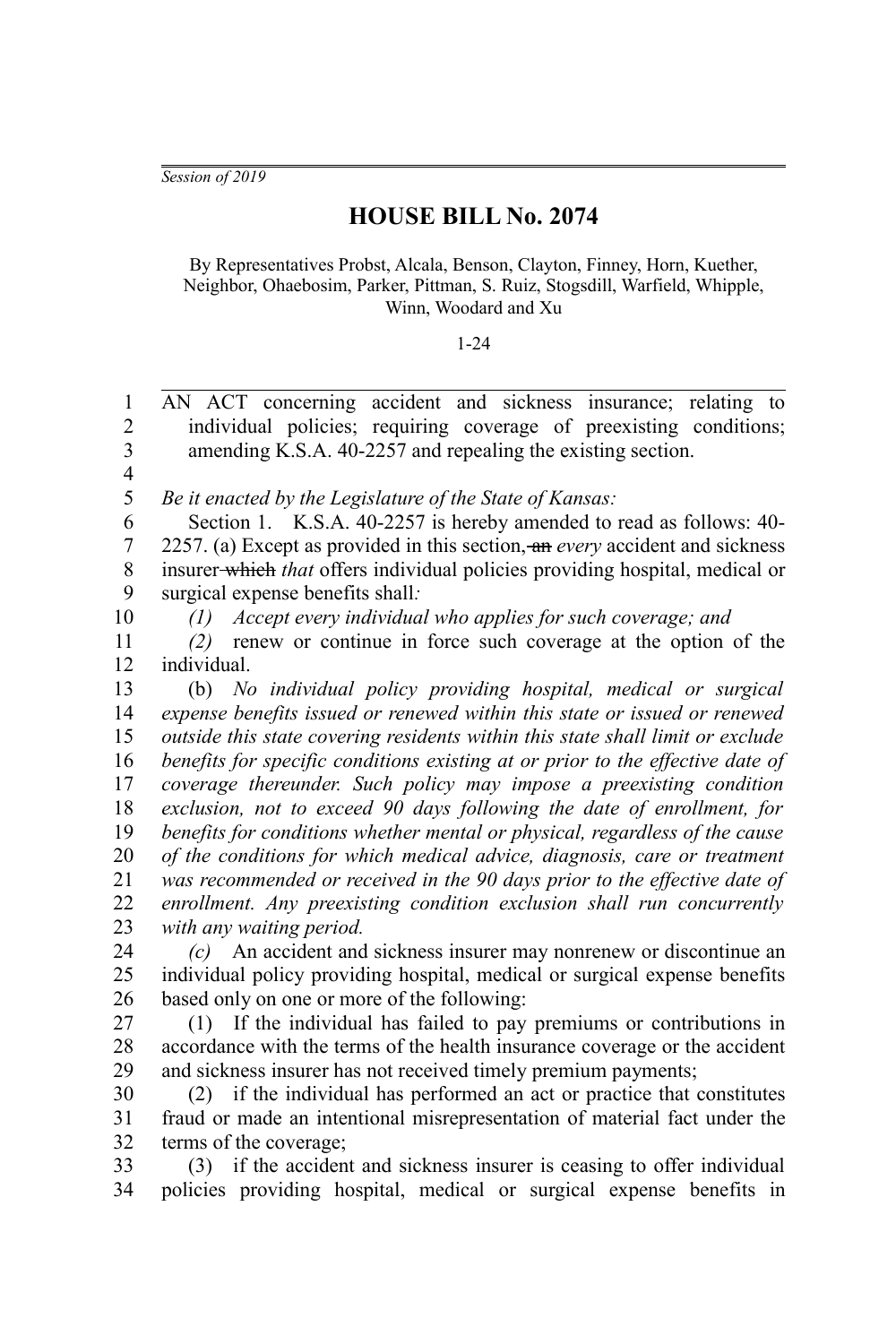accordance with subsection (e) (d); 1

(4) in the case of accident and sickness insurer which offers individual policies providing hospital, medical or surgical expense benefits through enrollment area, if the individual no longer resides, lives or works in the medical service enrollment area (*,*or in an area for which the accident and sickness insurer is authorized to do business)*,* but only if such coverage is terminated under this paragraph uniformly without regard to any health status-related factor of covered individuals; or 2 3 4 5 6 7 8

(5) if the case of a policy providing hospital, medical or surgical expense benefits that is made available to individuals only through one or more bona fide associations, the membership of the individual in the association (*,*on the basis of which the coverage is provided)*,* ceases but only if such coverage is terminated under this paragraph uniformly without regard to any health status-related factor of covered individuals. 9 10 11 12 13 14

 $\left(\frac{e}{e}\right)$  If the accident and sickness insurer decides to discontinue offering a particular individual policy providing hospital, medical or surgical expense benefits such policy may only be discontinue *discontinued* if: 15 16 17 18

(1) The accident and sickness insurer provides notice to each covered individual who is provided such policy providing hospital, medical or surgical expense benefits at least 90 days prior to the date of the discontinuation of such coverage; 19 20 21 22

(2) the accident and sickness insurer offers to each covered individual who is provided such policy providing hospital, medical or surgical expense benefits the option to purchase any other individual policy providing hospital, medical or surgical expense benefits which *that* is being sold by the accident and sickness insurer; and 23 24 25 26 27

(3) in exercising the option to discontinue coverage and in offering the option of coverage under subsection  $(b)$  (c), the accident and sickness insurer acts uniformly without regard to any health status-related factor of enrolled individuals or individuals who may become eligible for coverage under the policy. 28 29 30 31 32

 $\left(\frac{d}{e}\right)(e)$  Subject to subsection- $\left(\frac{e}{e}\right)(d)$ , if the accident and sickness insurer elects to discontinue offering any individual policies providing hospital, medical or surgical expense benefits in this state, such insurance coverage may be discontinued only if: 33 34 35 36

(1) The accident and sickness insurer provides notice to the commissioner and to each individual policyholder of such discontinuation at least 180 days prior to the date of the expiration of such coverage; and 37 38 39

(2) the accident and sickness insurer is prohibited from the issuance of any individual policies providing hospital, medical or surgical expense benefits in the state during a five-year period beginning on the date of the discontinuation of the last individual policy providing hospital, medical or 40 41 42 43